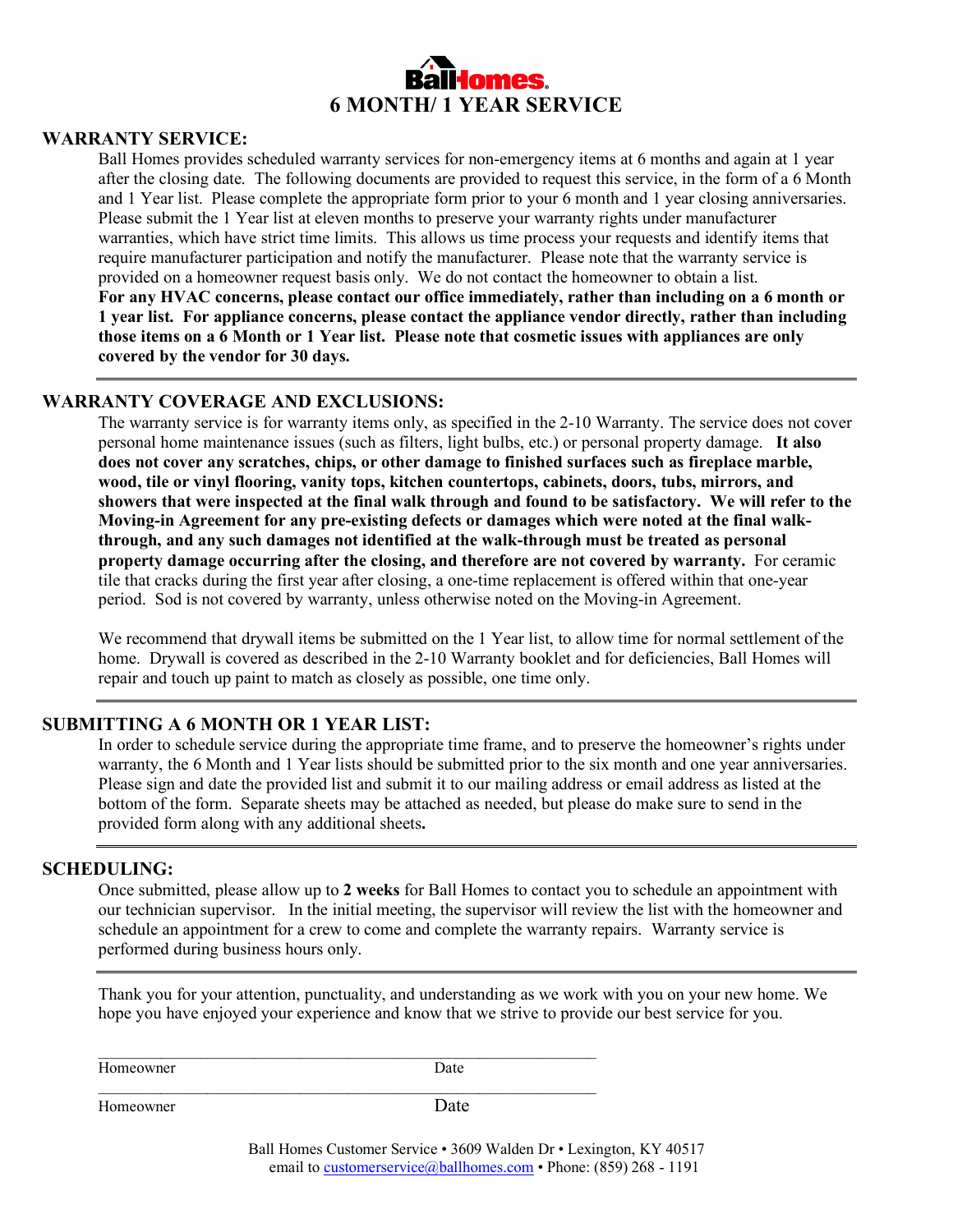

PLEASE REPORT HVAC CONCERNS IMMEDIATELY TO OUR OFFICE, RATHER THAN INCLUDING THEM ON A ONE YEAR LIST. TO REQUEST SERVICE ON AN APPLIANCE, PLEASE CONTACT THE APPLIANCE VENDOR DIRECTLY.

#### **PLEASE TYPE OR PRINT LEGIBLY**

| Homeowner (s):    |  |         |  |
|-------------------|--|---------|--|
| Address:          |  | Lot $#$ |  |
| Phone Number (s): |  |         |  |

**WARRANTY REVIEW APPOINTMENT SCHEDULE** (from 9a.m. to 3 p.m. Monday through Friday only)**:**

If you prefer a specific day or time, please circle below and we will do our best to accommodate your choice. Please be aware that the more flexible your availability, the more quickly we will be able to place you on our schedule.

| Monday:<br>am/m | pm<br>am<br>uesday: | Wednesday:<br>am/pm | $\sim$<br>am<br>hursday:<br>pm | pm<br>am<br>Friday: |
|-----------------|---------------------|---------------------|--------------------------------|---------------------|
|-----------------|---------------------|---------------------|--------------------------------|---------------------|

**ITEM LIST** *\**Copy and attach any additional pages if necessary. Send to the address printed below.

| Item $#$ | Location | Description |
|----------|----------|-------------|
|          |          |             |
|          |          |             |
|          |          |             |
|          |          |             |
|          |          |             |
|          |          |             |
|          |          |             |
|          |          |             |
|          |          |             |
|          |          |             |
|          |          |             |
|          |          |             |
|          |          |             |
|          |          |             |
|          |          |             |
|          |          |             |
|          |          |             |

Homeowner signature: \_\_\_\_\_\_\_\_\_\_\_\_\_\_\_\_\_\_\_\_\_\_\_\_\_\_\_\_\_\_\_\_\_\_\_\_\_\_\_\_\_\_\_\_\_\_\_\_\_ Date : \_\_\_\_\_\_\_\_\_\_\_\_\_\_\_\_\_\_\_\_\_\_\_\_\_\_\_



Ball Homes Customer Service • 3609 Walden Dr • Lexington, KY 40517 email to [customerservice@ballhomes.com](mailto:customerservice@ballhomes.com) • Phone: (859) 268 - 1191